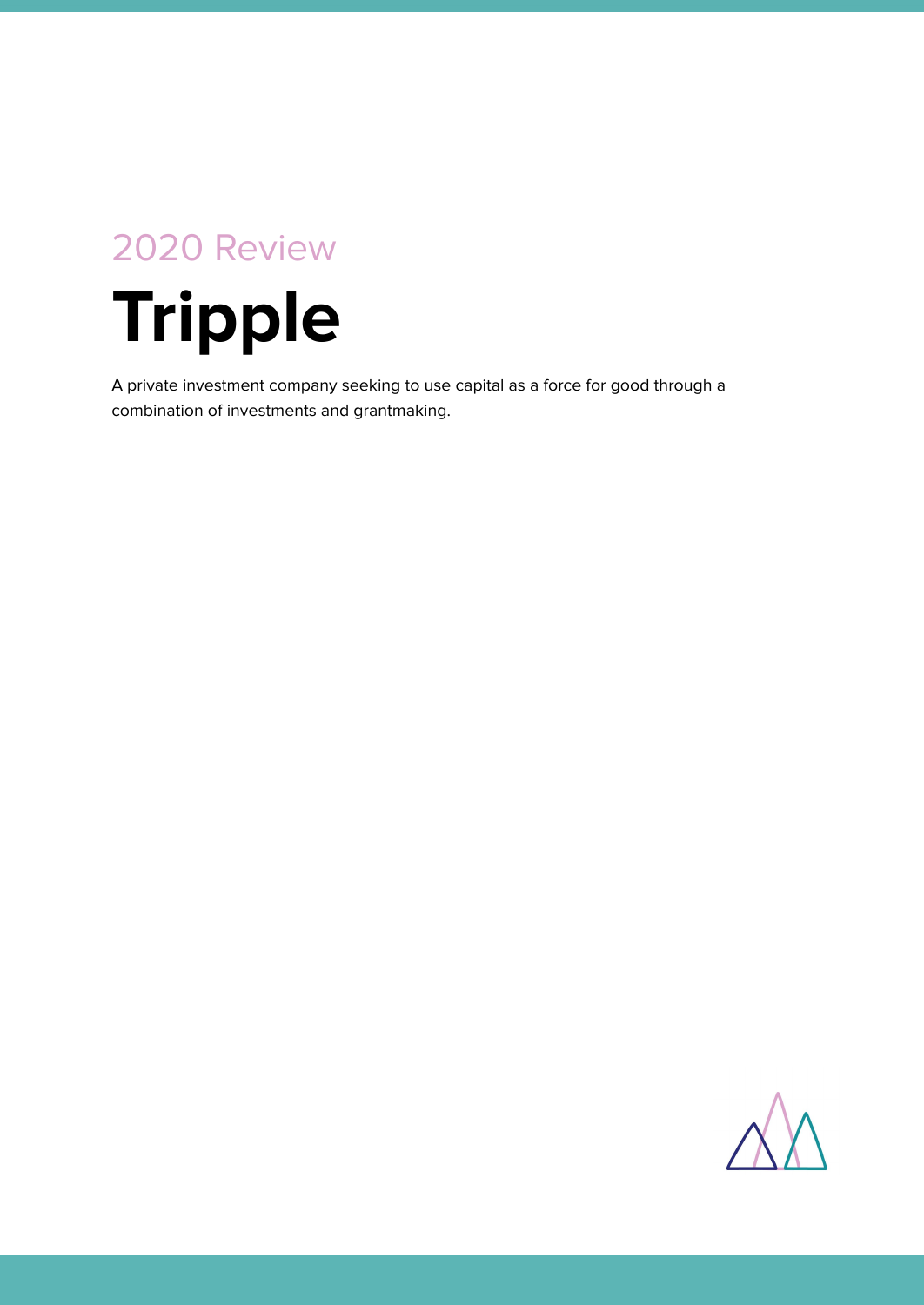## 2020 in review

2020 was an unimaginable year and writing about it in April 2021, an entire year since the first lockdown in Australia feels like almost enough time has passed to just start to see the edges of the picture clearly. It revealed privilege and fragility both personally and collectively. The extreme privilege of spacious homes with outdoor spaces and work flexibility to manage online schooling not to mention our health and access to healthcare. The fragility of our food system, the inadequacy of our national unemployment schemes, the tragedy of a still rising death toll and yet, 2020 showed us that broad scale collective action and fast acting policy change is possible when we work together.

It asked us all, in the quiet moments of isolation, to more deeply question the systems we exist in, and to look in the mirror more as we watched as already marginalised communities hit hardest by Covid-19 and Black Lives Matter protests unfold around the world in a moment of global reckoning. As investors, it pushed us to think about the pace of change we seek and again and again how we balance investing in solutions for the global crises we face and also changing the systems that created and continue to perpetuate these challenges.

Opportunities to divest from destructive industries and invest in renewable energy, regenerative agriculture, job training for the chronically underemployed and others continue to provide some of the most obvious investment opportunities for people looking to make change through investing. These investments with dynamic, engaged founders at the forefront, are a joy to work with and it's always exciting to see them overcome challenges, grow and increase their sphere of impact. We continue to invest in and champion the leaders in business that challenge the status quo and show us there is another way. We are delighted to see new impact investment opportunities coming up every day across all asset classes. However, we know this work alone will not get us where we need to be.

Working to change systems is in many ways more complex and requires relying more on trust than data to understand and fund. Often it doesn't provide financial returns (to the investors that is). More and more we're drawn to this work that lifts the status quo and sets a new bar for business and society to reach higher from. We're committed to working with advocacy organisations, leading legal minds and campaigners with lived experience of the challenges they're working on. We're not the best at this work yet. We're not the first to do it. But we're leaning in and learning fast. We think this two-pronged approach to investment is crucial to affecting real change.

Part of that also means changing our own systems at Tripple including who sits at the decision making tables and decides where capital energy goes and why.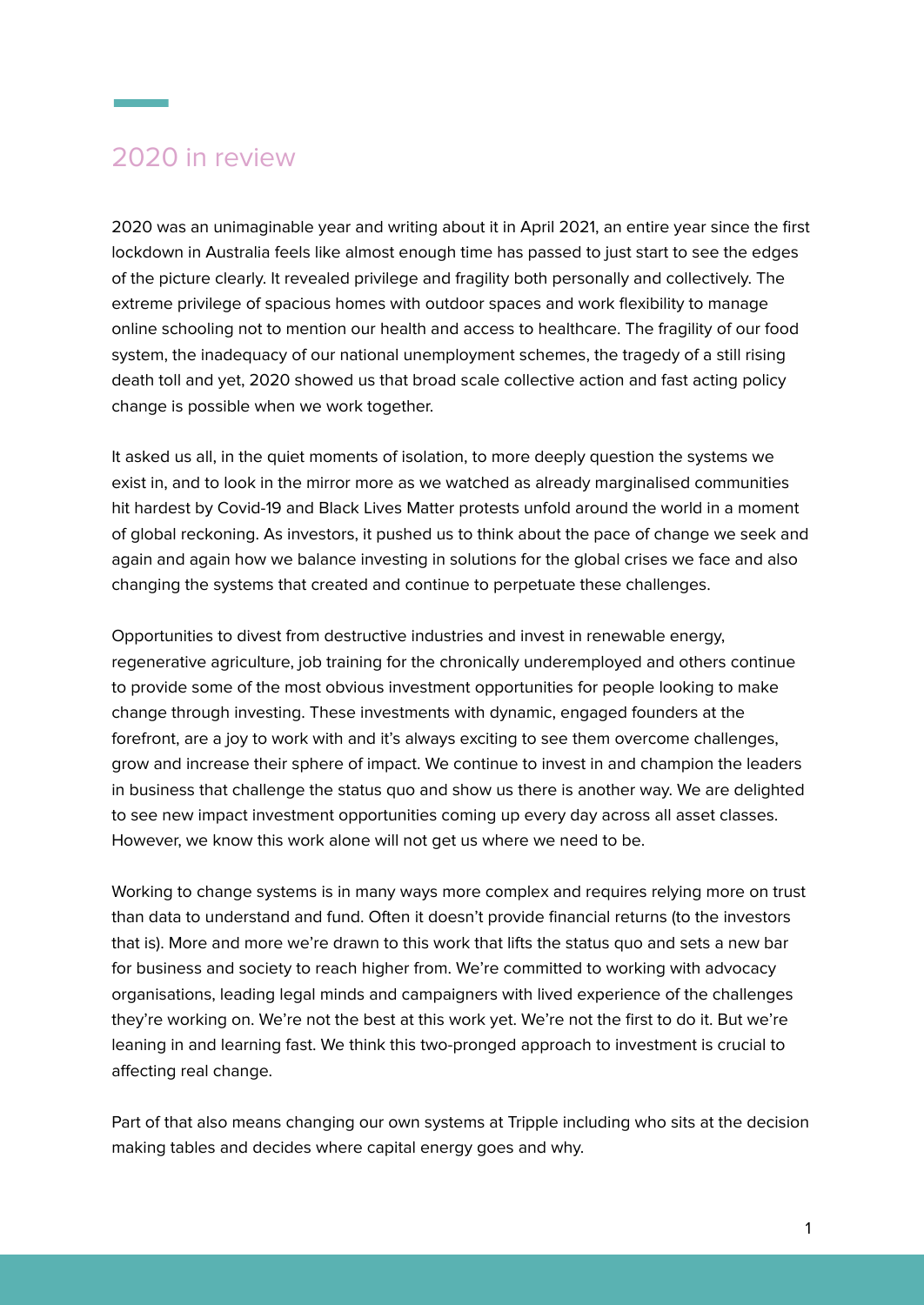In 2020, we were lucky enough to create our own advisory board - a diverse group of amazing thinkers to weigh in on big picture strategy and dealflow, push back on our bullshit and blindspots and work collaboratively with us for a better future. Importantly, we are paying our advisors for their time and energy in acknowledgement of their work and lived experiences and the challenges of power dynamics we seek to break down. In our short time together they're already pushing us to think differently and more thoughtfully and opening us up to different networks which we consider a great return on investment. In addition, we doubled down on our commitment to transparency and became a B-corp in the first days of 2021 which we're casually claiming as a win for 2020 since that's when all the hard work happened.

2020 also saw the rollout of our gender smart survey (some encouraging results in the below report) though we have lots more work to do to find out who holds the power in the organisations we support and what questions to ask to find this out. Some organisations in our portfolio welcomed the inquiry and others felt ashamed of their reality. To tell you the truth, we're just as excited about both responses. We believe deeply in all the founders and teams we fund and it's a pleasure to shine a light in areas they don't yet excel and encourage them to build teams which are not only diverse and inclusive for the sake of social responsibility but we believe, are also more likely to be dynamic, critical thinking and high performing. One step at a time.

We feel extremely lucky to do this work, are hungry to keep pushing the boundaries and sharing and welcome anyone to get in touch who wants to find out more or has ideas to share and lights to shine in the dark places we're not seeing yet.

- Jake, Bec and Adam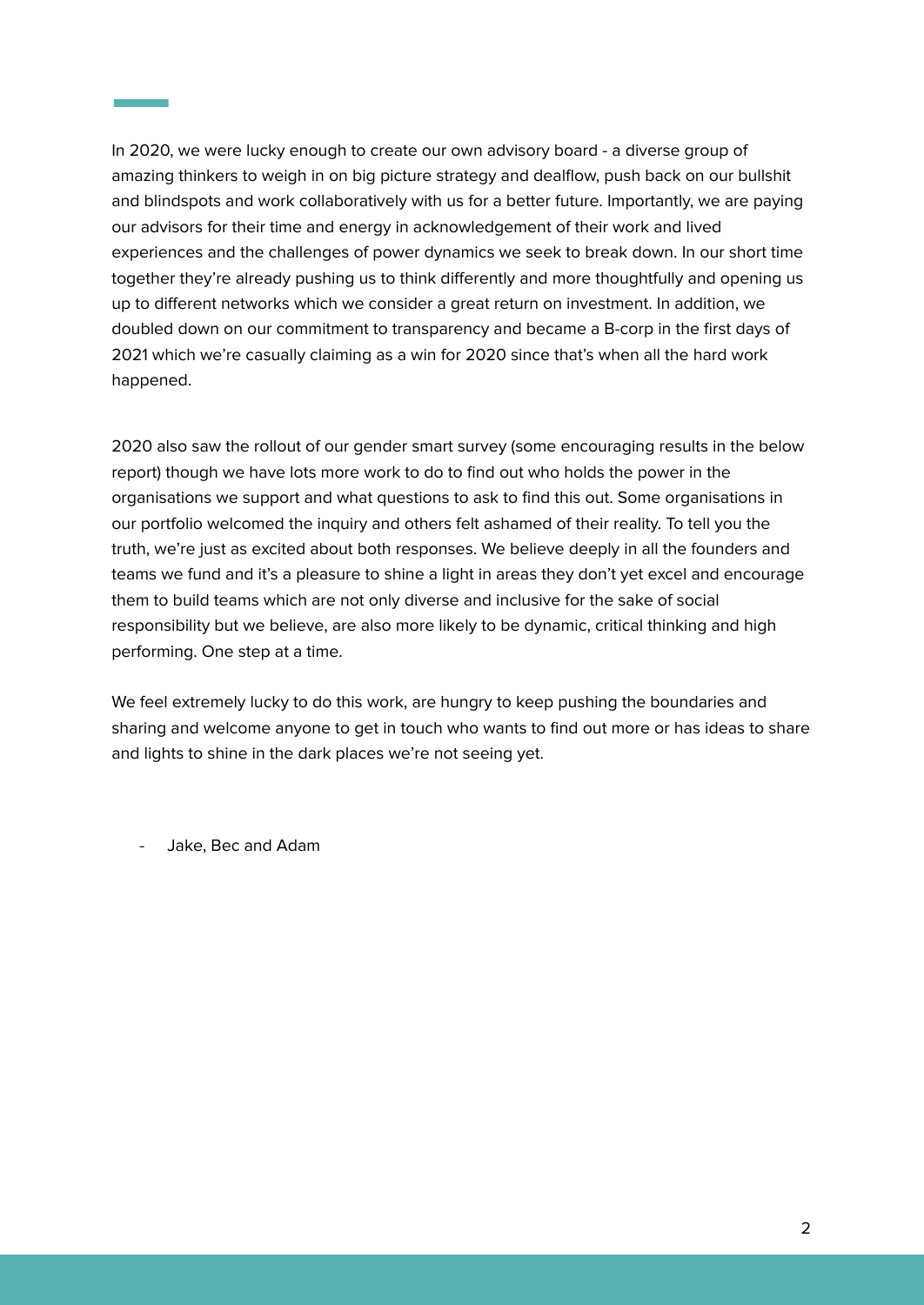## 2020 Highlights and lowlights

#### What we've been excited about

- Kicking off our Advisory board with an amazing group of thinkers
- Implementing a Gender Smart Assessment across all portfolio companies
- Deploying capital into high impact businesses more confidently and quickly
- Deploying much more money into grant-making including a significant increase into systems change work including advocacy, movement building, legislative advocacy
- Expanding our networks and portfolio in Europe and the UK
- Participated in global events, podcasts and webinars as speakers and spectators
- Deepened our relationships with and capital deployment into Australian First Nations justice
- Grew our network enabling us to make better informed decisions
- Became a B-corp

#### What we've been challenged by

- High deal flow and limited team resources
- Balancing the impact of our individual portfolio impact vs the impact of showing a diversified 100% impact portfolio that can be recognised by other investors

#### What we've done badly

- Have let deals sit for too long if they didn't have apparent urgency and losing opportunities
- Falling behind on internal reporting because of time scarcity and prioritising due diligence and relationship building
- Failing on our goal to publishing our impact screens as committed to in our 2019 report
- Missed opportunities to foster deep relationships with some founders in our portfolio due to time constraints which minimises our ability to learn deeply from each deal
- Portfolio is still very Aus/US/UK focussed and missing opportunities in emerging economies

#### Strategies for the above and beyond in 2021

- Expand the Tripple team
- Develop a strategy to better focus on how to be most useful in moving the broader investment sector towards more impact deals and mentality
- Articulate theory of change by asset class for quicker more confident deployment
- Annual survey to all investees to rate us as investors and inform what we can do better
- Build a hub in Melbourne to be used as our office and gathering space for people and ideas
- Continue to deploy more targeted capital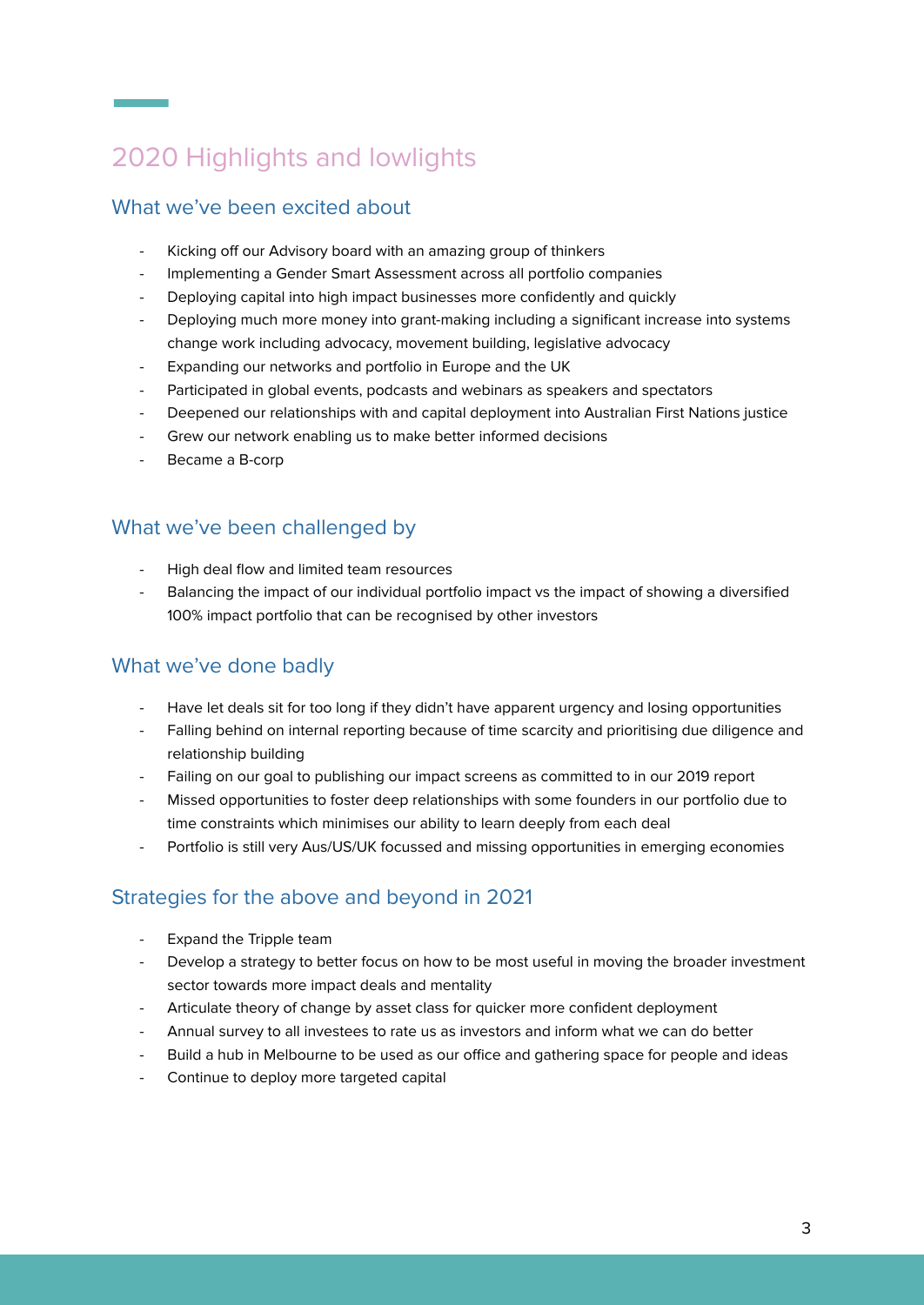## Impact Calculator Update

We continue to use an impact calculator as the first pass for any investment we consider. Our impact calculator is our tool to rank opportunities across different asset classes and impact areas by assigning them an impact score between -1 and 5. The underlying framework is heavily borrowed from the [Impact](https://impactmanagementproject.com/) [Management](https://impactmanagementproject.com/) Project, a non-profit that aims to build global consensus on how to measure, assess and report impacts on people and planet. The six dimensions of impact (described below) are assessed and an impact score for each potential investment is generated. Year on year we aim for our investments to be further right on this continuum.



#### Six Dimensions of Impact

**Gut** - Are we aligned with the mission and founders/team?

**What** - What activities does this organisation drive? How important/urgent are they?

**Who** - Who is this serving? Where are they? How underserved are they relative to the outcome?

**How Much** - How much does this change the lives of beneficiaries? For how many? For how long?

**Contribution** - What is the organisation/project's contribution to what would likely happen anyway? How likely is their intended outcome? How long will it take to happen?

**Risk** - What are the intended or unintended negative consequences that will come from this?

In 2020, we fine-tuned the calculator to take a different approach to risk. We now assess the intended or unintended consequences of any intervention by who or what this is likely to negatively affect including; environmental health, human health, gender equality, community minorities, freedom and democracy and other. This fine tuning is intended to push us to think more deeply about the interconnected nature and ripple effects of any intervention. We would be excited to share this thinking and the mechanics of the impact calculator with anyone interested.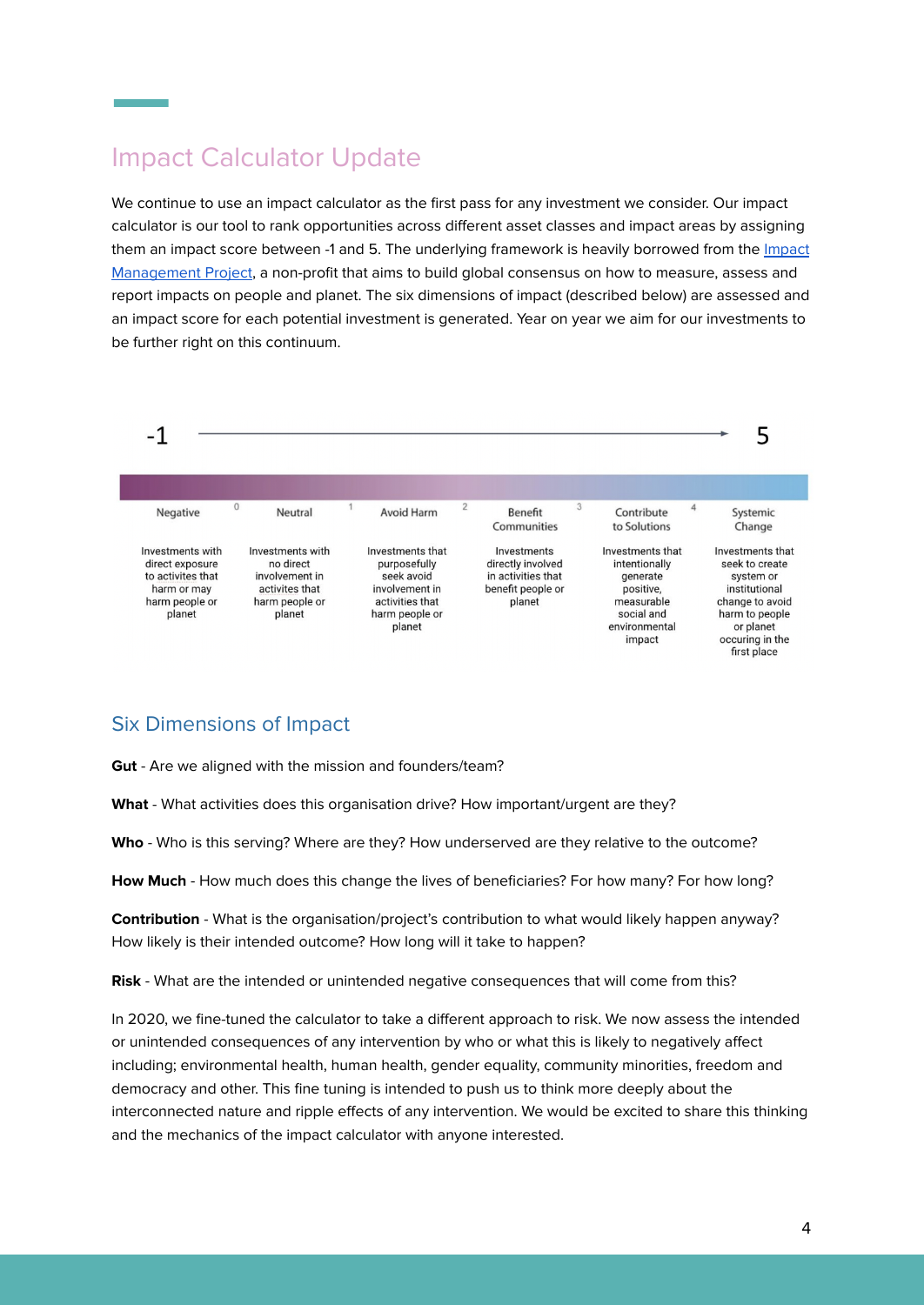## Total Portfolio Impact Focus

In the early stages of Tripple, we made an active commitment to be geographically and impact area agnostic i.e. we wanted to work with amazing people doing important work and we didn't mind what area they worked in or where they were. While this still stands, natural impact focus areas have emerged because of passion and/or perceived urgency and we have taken a more pointed portfolio approach to tackling some of these challenges using different kinds of capital.

We acknowledge that for some issue areas there are great solutions businesses can provide (e.g. renewable energy) but for other challenges, we need to invest more in systems change (e.g. Gender Equality). We sense that over time there will be a place for all types of capital in each impact area. We believe the combination of using different capital tools and confronting the challenges from different angles is most effective and catalytic. Where once we considered each deal quite individually, we now seek to explore how our investments work together to solve a complex problem. Below is an indicative table of some emerging impact themes and portfolio investments.

| Impact Theme/<br><b>Asset Class</b> | <b>Transition away</b><br>from fossil fuels | <b>Future of food</b>    | <b>First Nations</b><br>Justice                                        | Fair work and<br>education                          | Strengthen<br>Democracy /<br>Strong<br>institutions                            | Ending<br>homelessness                                           | <b>Gender Equality</b>             |
|-------------------------------------|---------------------------------------------|--------------------------|------------------------------------------------------------------------|-----------------------------------------------------|--------------------------------------------------------------------------------|------------------------------------------------------------------|------------------------------------|
| <b>Public Equities</b>              | <b>ALPS ETF</b><br>Tesla                    | Beyond Meat<br>Oatly     |                                                                        |                                                     |                                                                                |                                                                  |                                    |
| <b>Real Assets</b>                  | Solar Asset Fund                            | TAIF<br>Food Connect     |                                                                        |                                                     |                                                                                | Nightingale                                                      |                                    |
| <b>Fixed Interest</b>               | Infradebt<br>Brighte                        | Mad Ag<br>Perennial Fund | Ngutu College                                                          | Microverse ISA<br><b>SVA</b>                        |                                                                                |                                                                  | IIX women's<br>bond                |
| <b>VC</b>                           | Amber electric                              | Steward<br>Fable         |                                                                        | Applied<br>Microverse<br>Multitudes<br>Patamar Fund | Apolitical                                                                     | Job training and<br>housing for the<br>homeless (in spy<br>mode) | Applied<br>Verve Super<br>Ada Fund |
| <b>Grants</b>                       | Stop AGL<br>Westernport<br>350.org          |                          | Original Power<br>Ngadju<br>Conversation<br>The Dhadjowa<br>Foundation |                                                     | Centre for Aus<br>Progress<br><b>Tomorrow Mymnt</b><br>AAP Media<br>Grata Fund | Eat Up<br>Streetsmart<br>Everybody's<br>home                     | Colorful 2020                      |

\*Note this does not represent all of our holdings as some don't fit neatly into an impact theme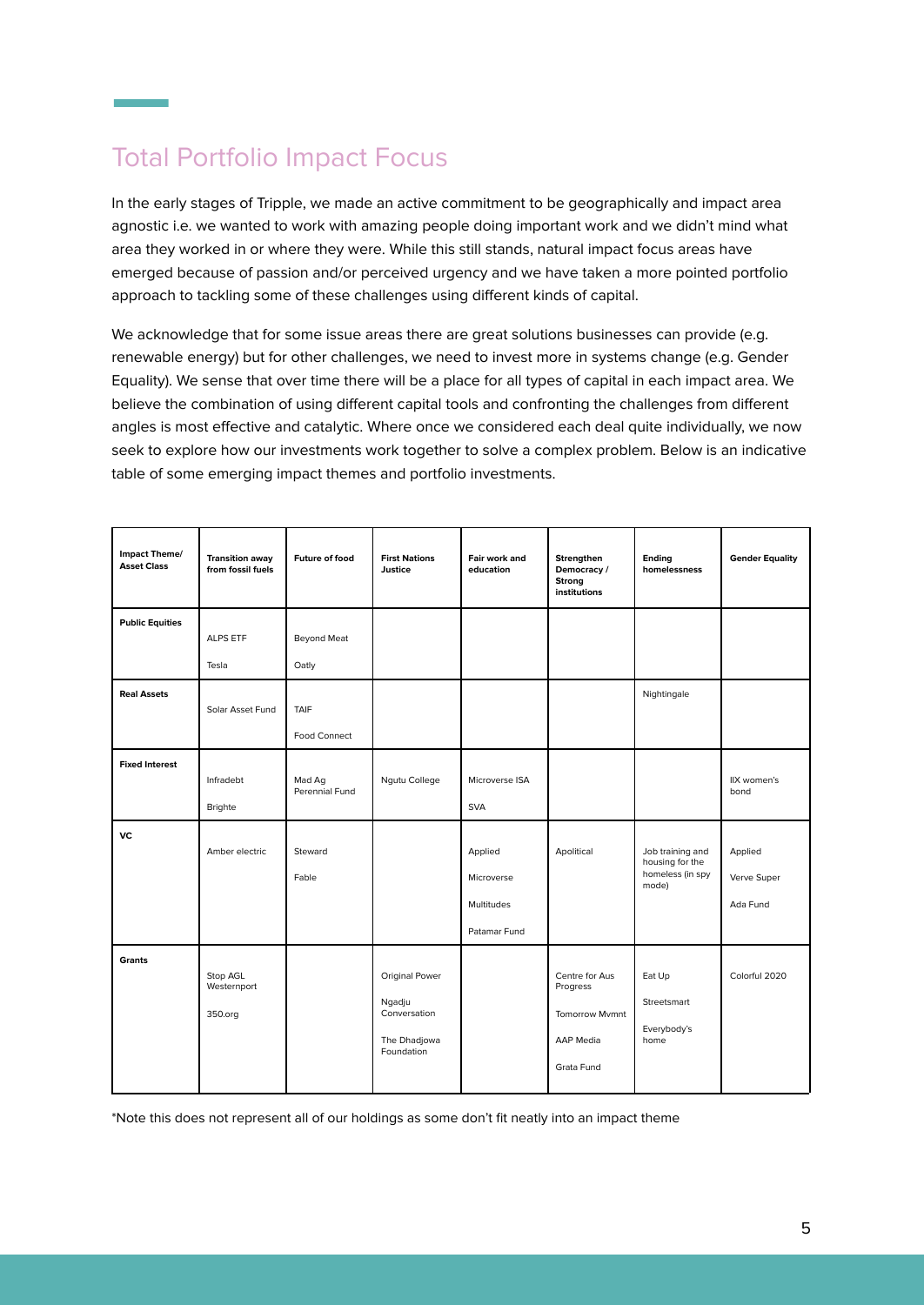## Portfolio Snapshot

#### Current Holdings

**Contract Contract** 

as at 30th December 2020\*

| <b>Equities</b>                     |                                   |  |  |
|-------------------------------------|-----------------------------------|--|--|
| Pengana WHEB                        | <b>Betashares FAIR</b>            |  |  |
| <b>Betashares ETHI</b>              |                                   |  |  |
|                                     |                                   |  |  |
| <b>Private Equity</b>               |                                   |  |  |
| <b>TEM</b>                          |                                   |  |  |
|                                     |                                   |  |  |
| <b>VC Direct</b>                    |                                   |  |  |
| Applied                             | Mindset                           |  |  |
| Sempo                               | Apolitical                        |  |  |
| Verve                               | <b>Multitudes</b>                 |  |  |
| Amber                               | Zipline                           |  |  |
| <b>Ability Made</b>                 |                                   |  |  |
|                                     |                                   |  |  |
| <b>VC Funds</b>                     |                                   |  |  |
| <b>ADA Ventures</b>                 | Patamar Livelihood                |  |  |
|                                     |                                   |  |  |
| <b>Real Assets</b>                  |                                   |  |  |
| Australian Unity Disability Housing | Nightingale Ballarat              |  |  |
| King William Street                 | Light Warrior Impact Fund         |  |  |
| Food Connect Brisbane               | <b>IIG Solar Asset Fund</b>       |  |  |
| Northumberland                      | Tiverton Agricultural Impact Fund |  |  |
| Nightingale Anstey                  |                                   |  |  |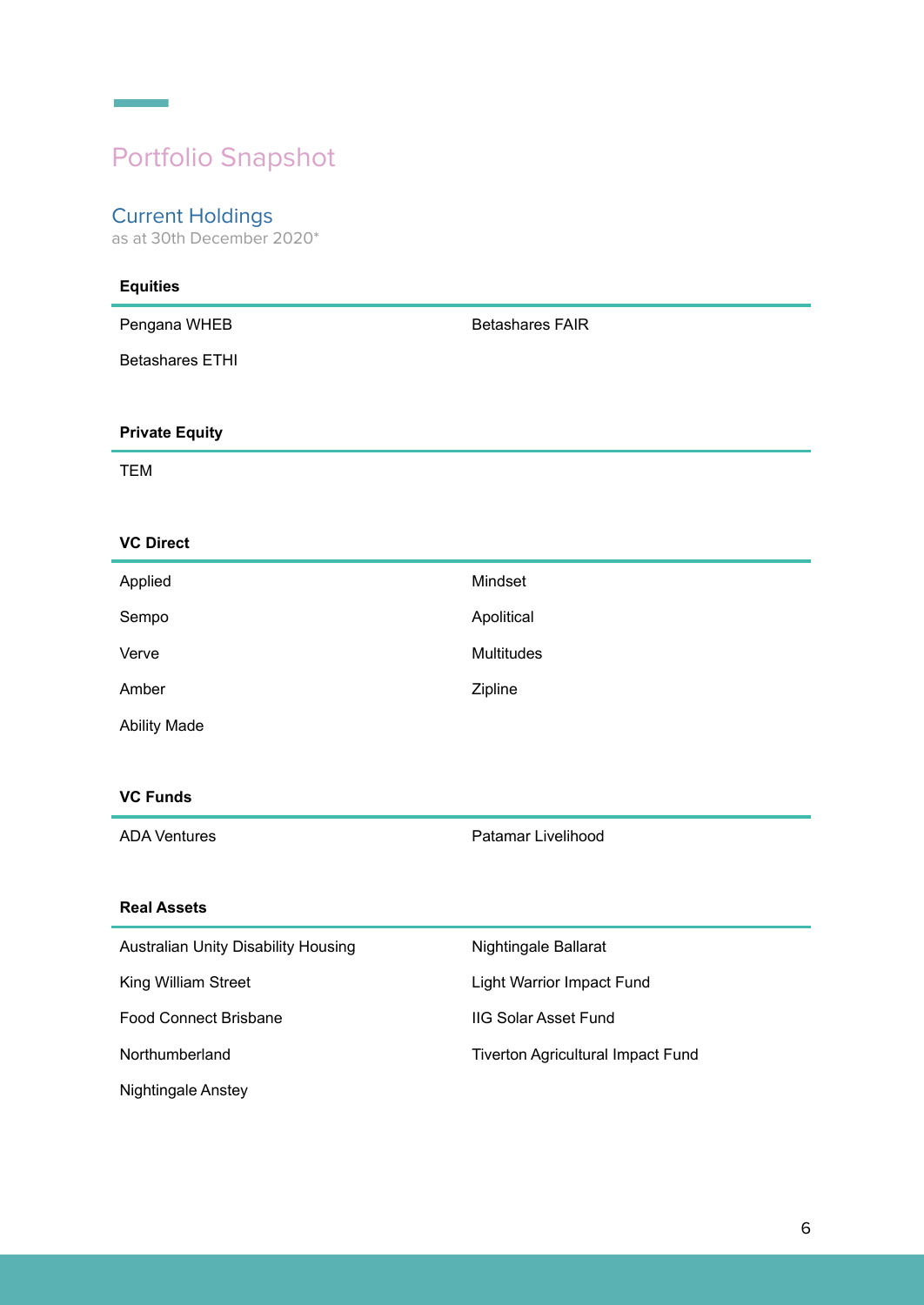#### **Fixed Interest**

**Contract Contract** 

| Infradebt Fund 1 | <b>IIX Women</b> |
|------------------|------------------|
| Infradebt Fund 2 | MadAg Per        |
| <b>Brighte</b>   | Xceptional       |

IIX Women's Livelihood Bond MadAg Perennial Fund

#### **Grants made in 2020**

| Centre for Australian Progress     | Colourful                   |
|------------------------------------|-----------------------------|
| <b>Original Power</b>              | Everybody's Home            |
| <b>Australian Associated Press</b> | 350.org                     |
| Ngadju Conservation                | Economic Media Centre       |
| <b>Tomorrow Movement</b>           | <b>Street Smart</b>         |
| Dhadjowa Foundation                | <b>Environment Victoria</b> |
| Grata Fund                         |                             |

#### **Accounts / Other**

Beyond Bank **Australian Communities Foundation** 

\*Some investments have not yet been announced by recipient organisations so we have not included them here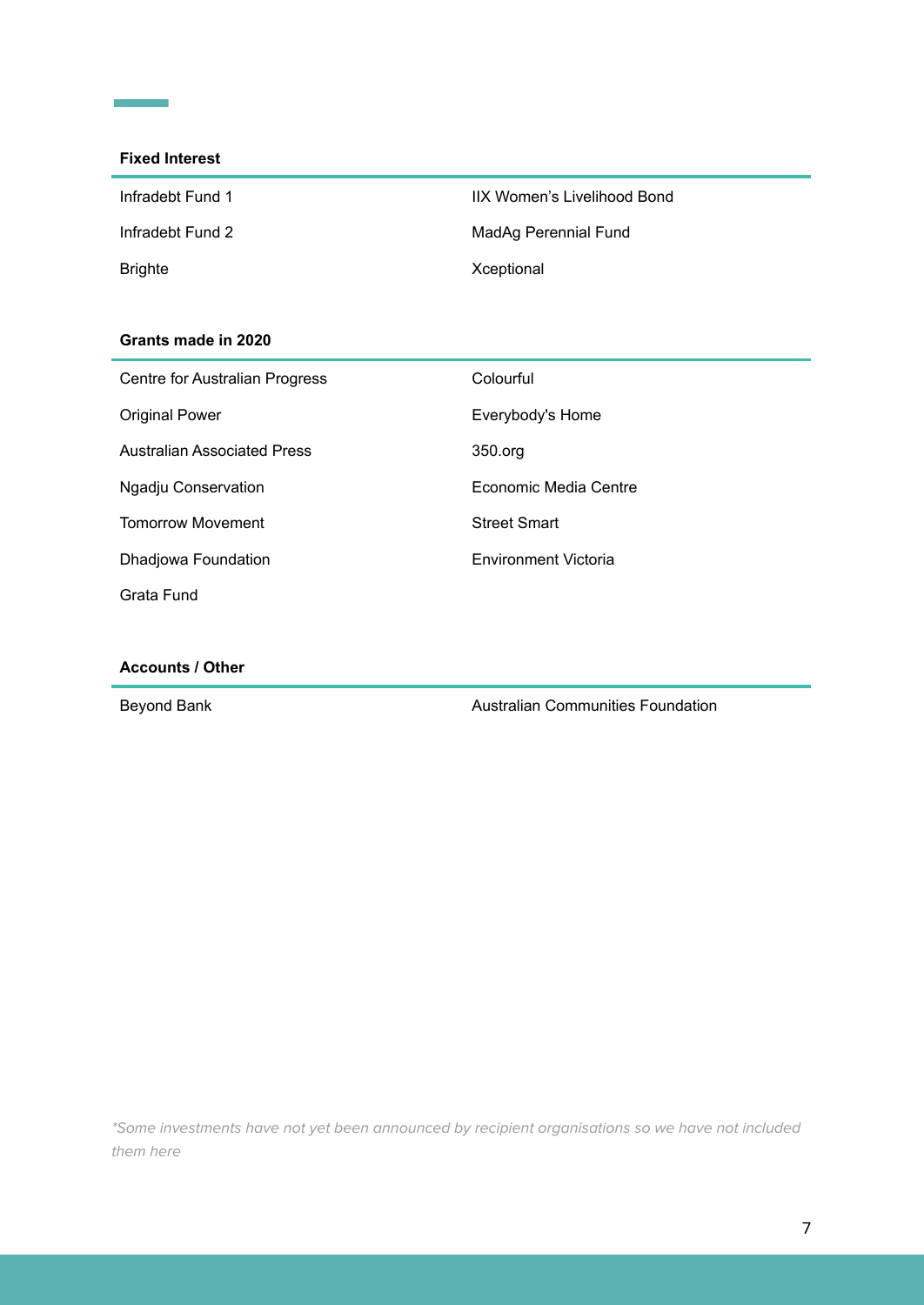### Target Financial and Impact Returns

*Bubble size represents relative investment size in dollars deployed*



*The goal is to continually move investments further right of this graph year on year. Progress as shown below.*

## Year on year comparison of dollars deployed by expected impact returns



Amount of portfolio invested (\$)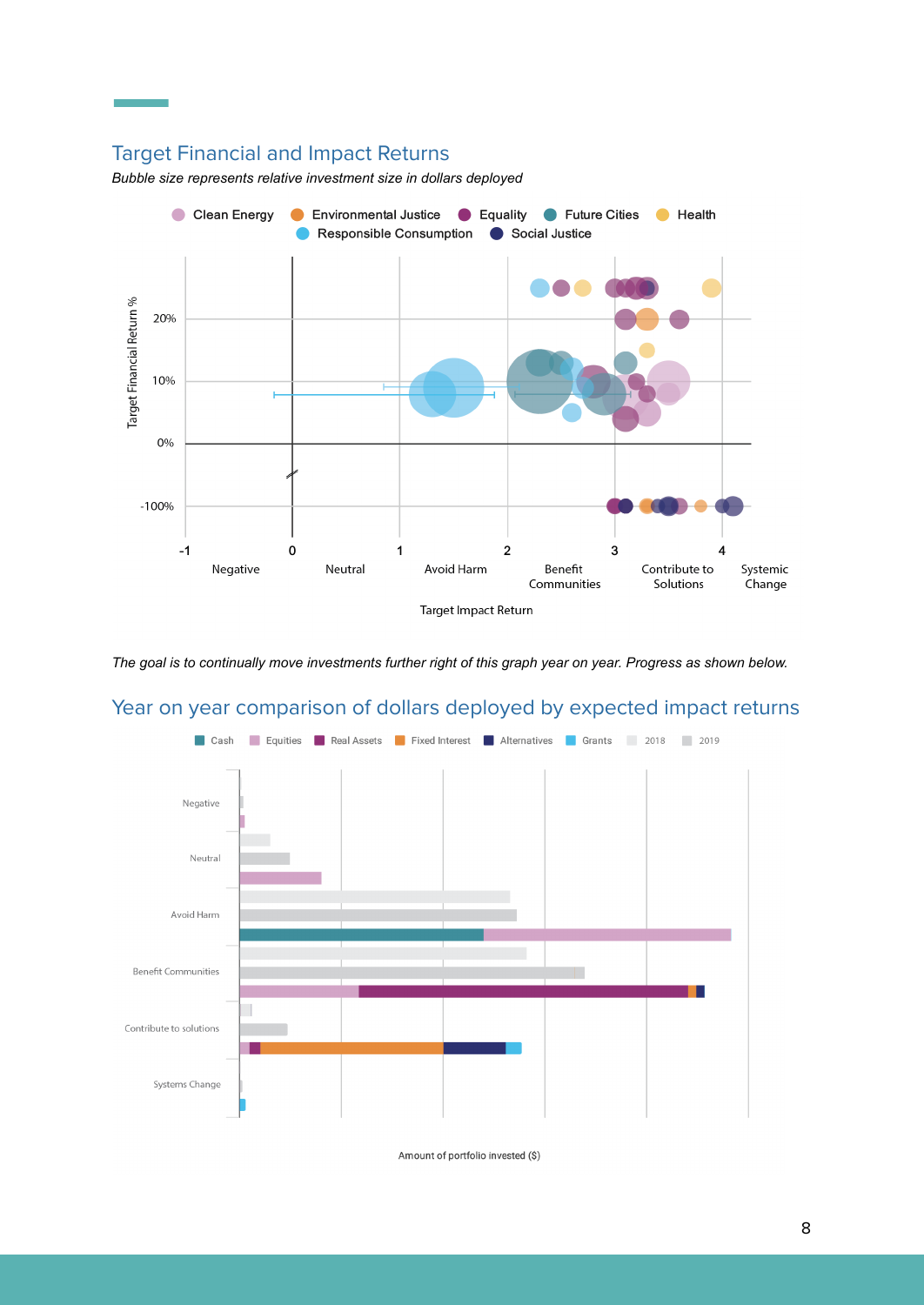#### Asset Mix (TAA)

*We have a long term Strategic Asset Allocation (2-5 years) as well as a short term Tactical Asset Allocation (6-12 months). This graph depicts our TAA and a higher than usual cash target due to the uncertainty of Covid.*



#### Capital Deployed by Impact Sector

See detailed breakdown of impact sectors in Appendix A

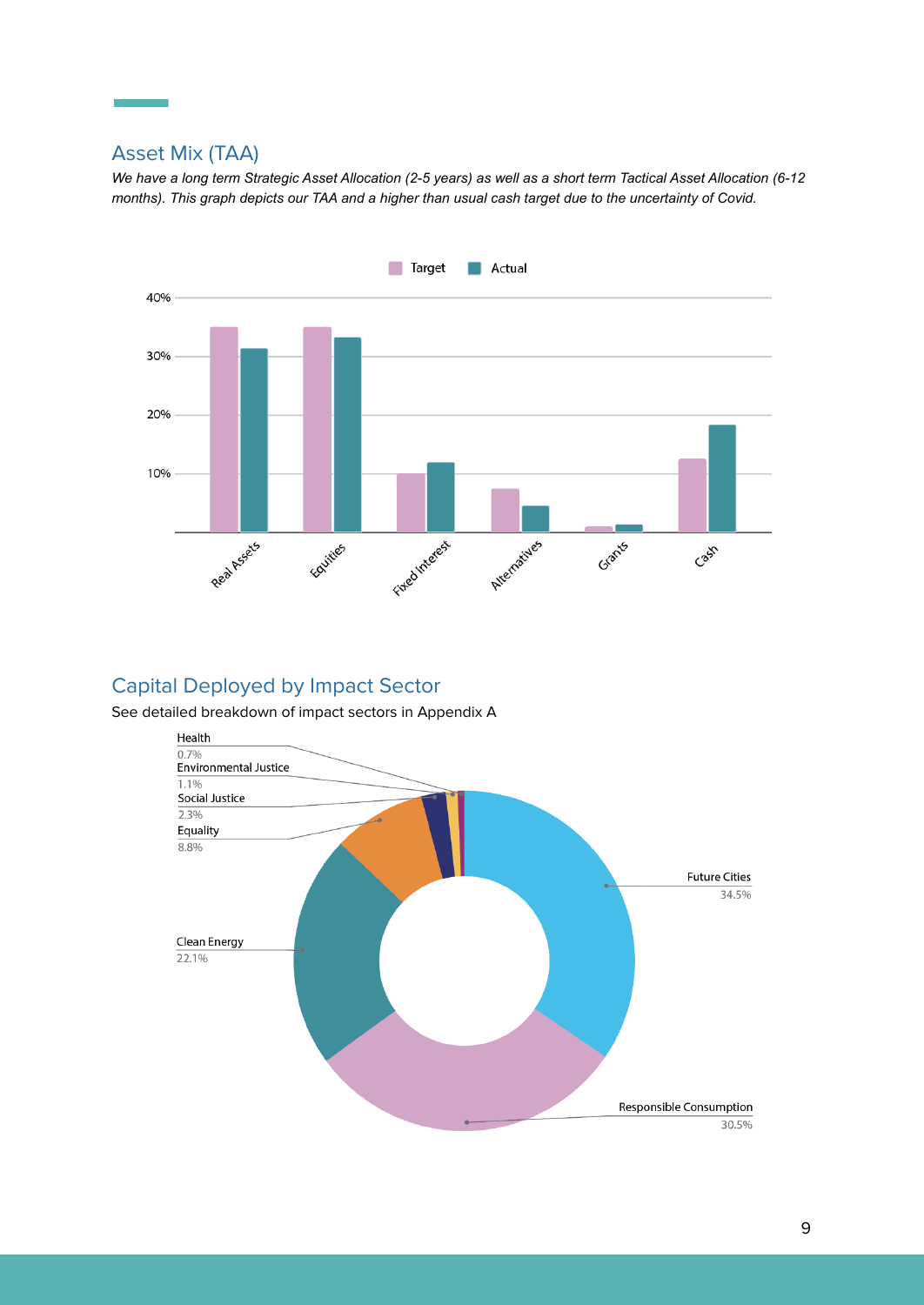## Gender Smart Review

Results as at EOFY 19/20



\*Results show % in terms of number of investments, not dollars deployed

In August 2020, we sent a gender smart survey out to all of our portfolio companies and organisations we granted to in FY19/20. Though we do assess gender balance in our investment pre-screen, we remain open to investing in all kinds of teams, including those in diversity debt, so long as they display a commitment to gender equality and a plan to do so. This annual survey is our attempt to see changes in individual companies and our portfolio as a whole over time and to hold ourselves accountable for moving the dial on diversity in our industry. Specifically, we were keen to develop a survey that looked beyond the gender binary and at how power is held and change is happening. When we couldn't find one, we created one. A copy of the survey questions can be found [here.](https://www.notion.so/Gender-Smart-Survey-6f1950a6708d467d952774fce52cc12b)

Though these early results are encouraging and bounds above industry standards, we know that the highest volume of our dollars deployed sit in some of the worst performers. There is lots of work to be done in the coming years both in deploying more into companies with better gender smarts and also in creating inclusive policies and practices for women and gender non-conforming individuals within Tripple and the broader start-up and investment ecosystems.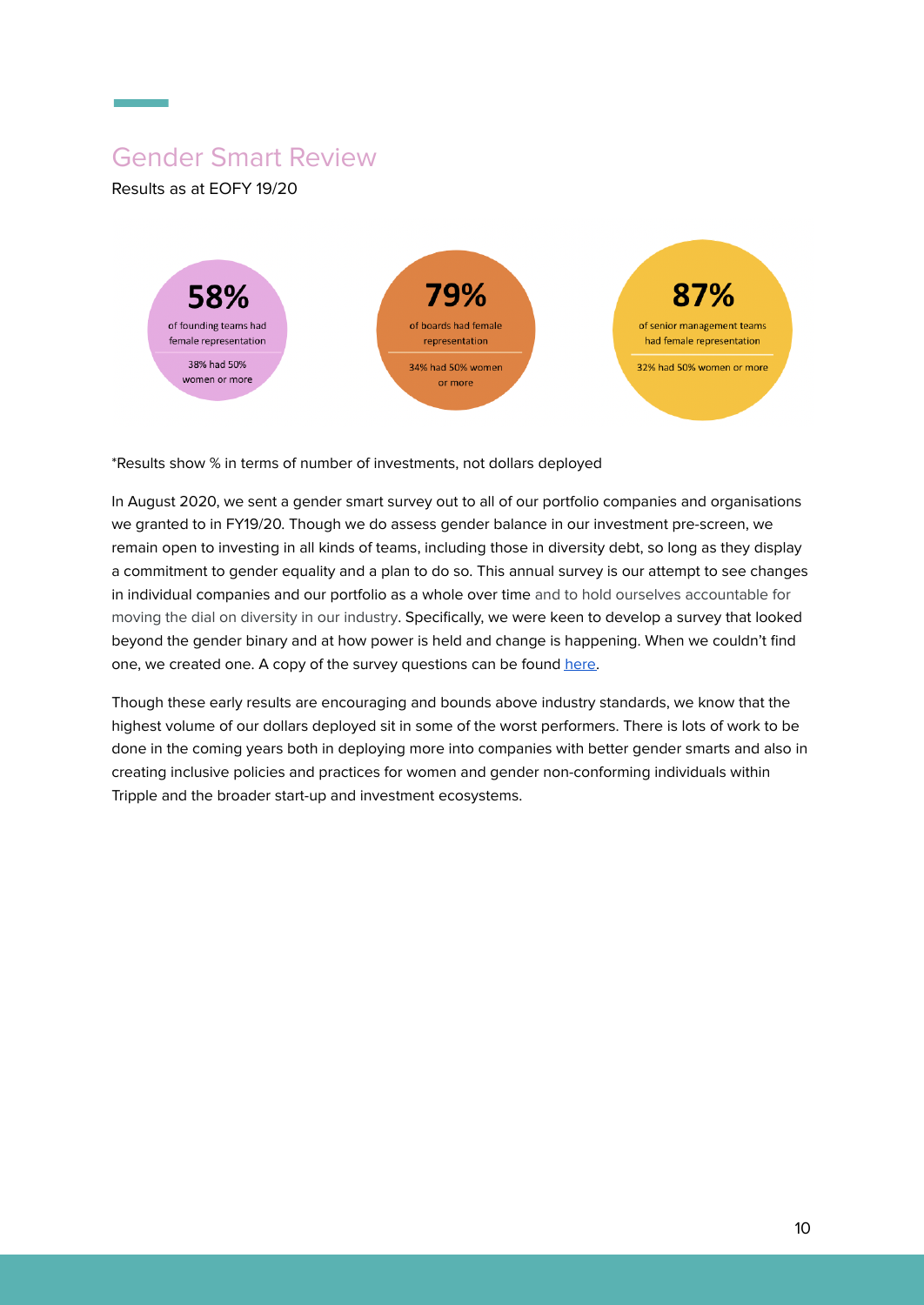## Advisory Board

In January 2020, we committed to setting up a paid advisory board for two reasons. Firstly, as directors, we know it's improbable that any three humans are capable of making the best decisions in the complex adaptive system that we operate in and we sought a trusted group of individuals to take a holistic look at our work to challenge us and grow with us. Secondly, we strongly believe that shifting the balance of power and decision making is key to propelling a thriving future for all. Though an advisory board alone is nowhere near enough to see this happen, we believe it is an important first step. We were lucky enough to have Amelia Telford, Kate Glazebrook, Caro Vu and Nick Moraitis join us in the second half of 2020 as we test the opportunities they present. It is already one of the best investments we've made to date.

#### **Amelia Telford Nick Moraitis**

Amelia Telford, a young Aboriginal and South Sea Islander woman from Bundjalung country is the National Director of the Seed Indigenous Youth Climate Network.

Amelia was awarded National NAIDOC Youth of the Year 2014, Bob Brown's Young Environmentalist for the Year 2015 and Australian Geographic Young Conservationist of the Year 2015 for her commitment to building a more just and sustainable future for all young people.

Caroline works at Impact Investment Group, as its Head of Strategic Initiatives.

Caroline began her career as a commercial lawyer with Sydney firm, Pigott Stinson. Caroline founded and ran the New Generation of Giving program, an Australian-first for emerging leaders in investment and philanthropy. She was a member of the inaugural Australia Vietnam Young Leaders Dialogue in 2017.

Nick Moraitis is CEO at the Foundation for Young Australians. Nick's passion is creating a more engaged democracy and backing young people leading the way.

Prior to FYA, Nick spent eight years as Executive Director of Australian Progress, the leading capacity-builder for civil society organisations.

#### **Caroline Vu Kate Glazebrook**

Kate Glazebrook is Chair, Co-founder, and former CEO of Applied, a platform that has redesigned the hiring process to remove bias and help teams find the best candidate for the role, regardless of their background.

Prior to founding Applied, Kate was Principal Advisor and Head of Growth and Equality at the Behavioural Insights Team, and has previously worked for UNESCO in South-East Asia, and for the Australian Treasury.